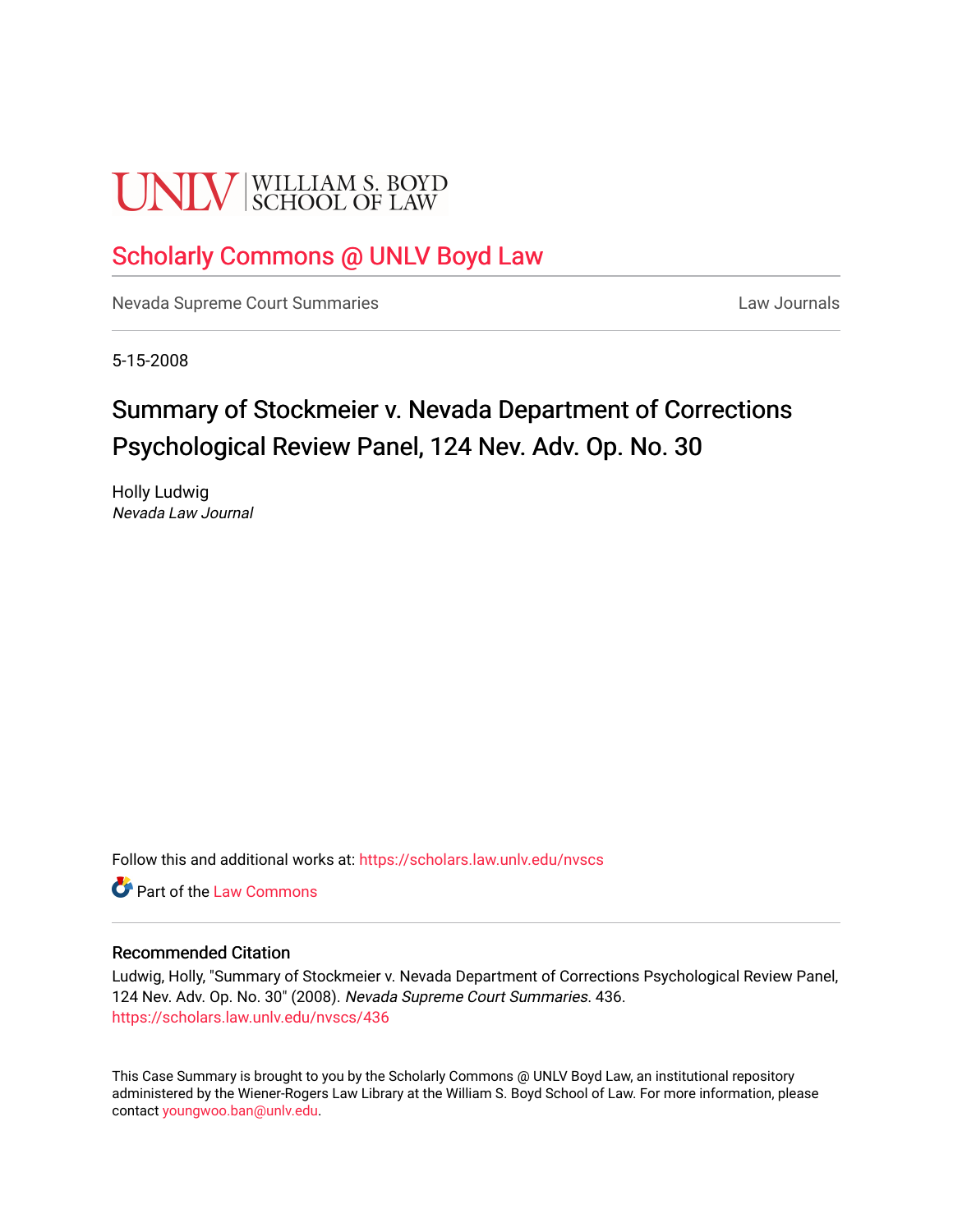## *Stockmeier v. Nevada Department of Corrections Psychological Review Panel***, 124 Nev. Adv. Op. No. 30 (May 15, 2008)[1](#page-1-0)**

## **GOVERNMENT AND PUBLIC AFFAIRS – NEVADA OPEN MEETING LAW**

#### **Summary**

 Stockmeier appeals the district court's order dismissing his claim for damages against the Department of Corrections for violating the Nevada Open Meeting Law.

#### **Disposition/Outcome**

 The district court's dismissal of Stockmeier's claim is affirmed. The court concludes that Open Meeting Law violations (NRS 241.037) can only be remedied through declaratory and injunctive relief. A party is not entitled to damages for Open Meeting Law violations. Therefore, Stockmeier failed to state a viable claim for damages and was properly dismissed.

#### **Factual and Procedural History**

 Stockmeier is a sex offender serving two consecutive life sentences. In December, 2002, Stockmeier appeared before the Psych Panel for certification that he was not a high risk to reoffend. The Panel denied him certification, eliminating his ability to obtain parol after he served his first life sentence. Stockmeier then filed suit against the Panel, arguing it violated the Nevada Open Meeting Law and sought declaratory and injunctive relief.

 The district court dismissed Stockmeier's complaint, finding the Panel proceeding to be quasi-judicial and therefore not subject to the Nevada Open Meeting Law. Stockmeier appealed and the Nevada Supreme Court reversed and remanded the case for trial on the issue of whether the Panel had indeed violated the Open Meeting Law. Stockmeier then amended his complaint to include a claim for damages under NRS Chapter 41(2).

 Before the district court could hear the case on remand, the Nevada Supreme Court issued *Stockmeier II*, which rendered all of Stockmeier's Open Meeting violations moot.<sup>[2](#page-1-1)</sup> In light of this decision, the Psych Panel moved to dismiss for failure to state a claim. The district court dismissed the case and Stockmeier appealed.

#### **Discussion**

 Stockmeier argued that his case should not have been dismissed because even though his claims for declaratory and injunctive relief were moot, his claim for money damages still remained judiciable. However, the Open Meeting Law, NRS 241.037(2) only authorizes a person to seek injunctive and declaratory relief. The Court finds that the plain language of the statute expressly provides only for the specific remedies of injunctive and declaratory relief. Thus, the

 $\overline{a}$ 

<span id="page-1-0"></span><sup>&</sup>lt;sup>1</sup> By Holly Ludwig

<span id="page-1-1"></span><sup>&</sup>lt;sup>2</sup> Stockmeier v. Psychological Review Panel, 122 Nev. 534, 135 P.3d 807 (2006).